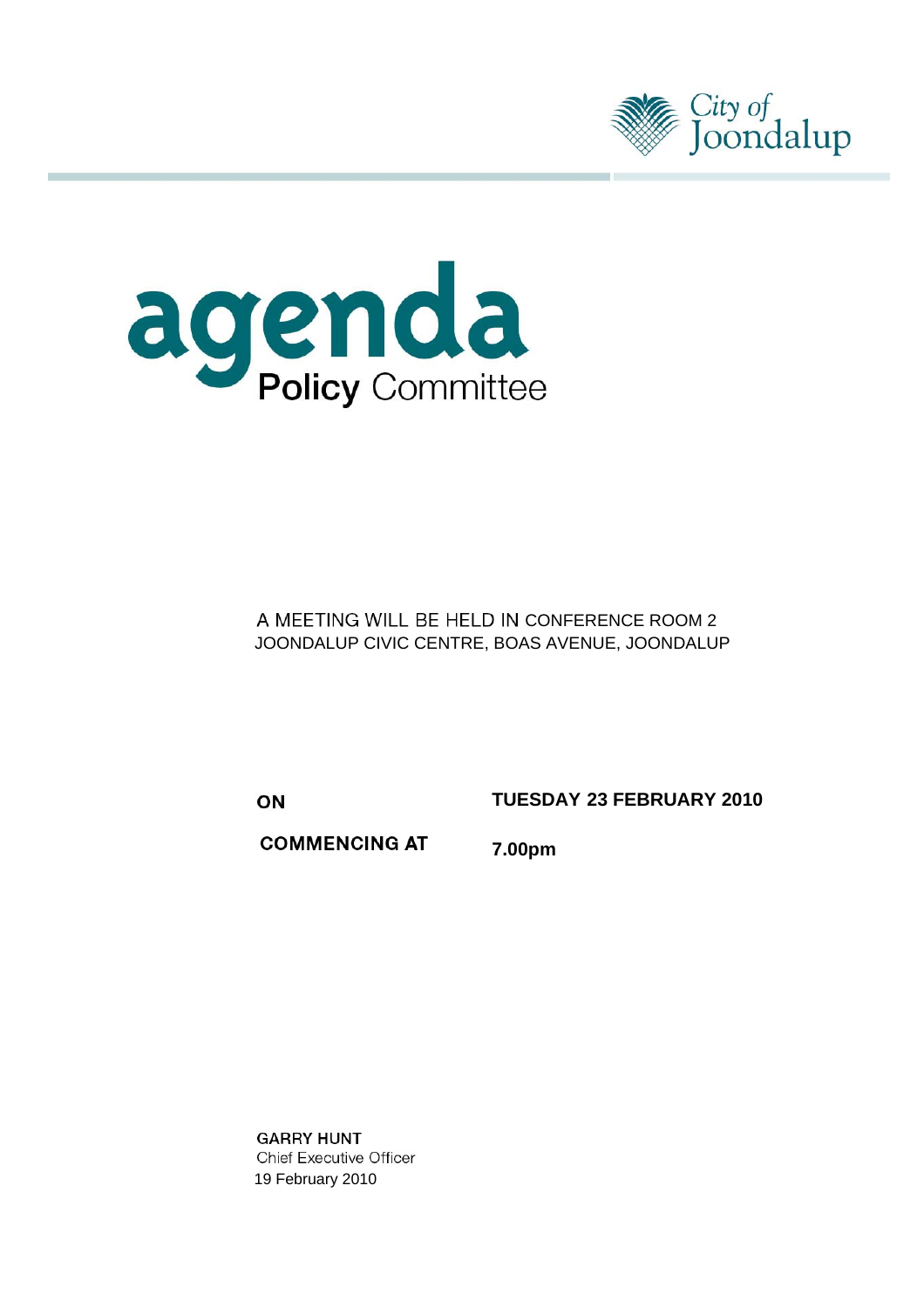#### **TABLE OF CONTENTS**

| <b>Item No</b>    | Title                                                                          | Page No |
|-------------------|--------------------------------------------------------------------------------|---------|
|                   | Declaration of Opening                                                         | 4       |
|                   | Apologies/Leave of absence                                                     | 4       |
|                   | <b>Confirmation of Minutes</b>                                                 | 4       |
|                   | Announcements by the Presiding Person without discussion                       | 4       |
|                   | Declarations of Interest                                                       | 4       |
|                   | Identification of matters for which the meeting may sit behind<br>closed doors | 4       |
|                   | Petitions and deputations                                                      | 4       |
|                   | Reports                                                                        | 4       |
| Item 1            | Policy - Specified Area Rates                                                  | 5       |
| Item <sub>2</sub> | Review of Council Policy 1-2 – Public Participation                            | 11      |
|                   | Motions of which previous notice has been given                                | 18      |
|                   | Requests for Reports for future consideration                                  | 18      |
|                   | Closure                                                                        | 18      |

#### **Note:**

#### **Clause 77 of the City's Standing Orders Local Law 2005 states:**

"Unless otherwise provided in this local law, the provisions of this local law shall apply to meetings of committees with the exception of:

- (a) clause 29 (Members seating;) and
- (b) clause 54 (Limitation on members speaking.)"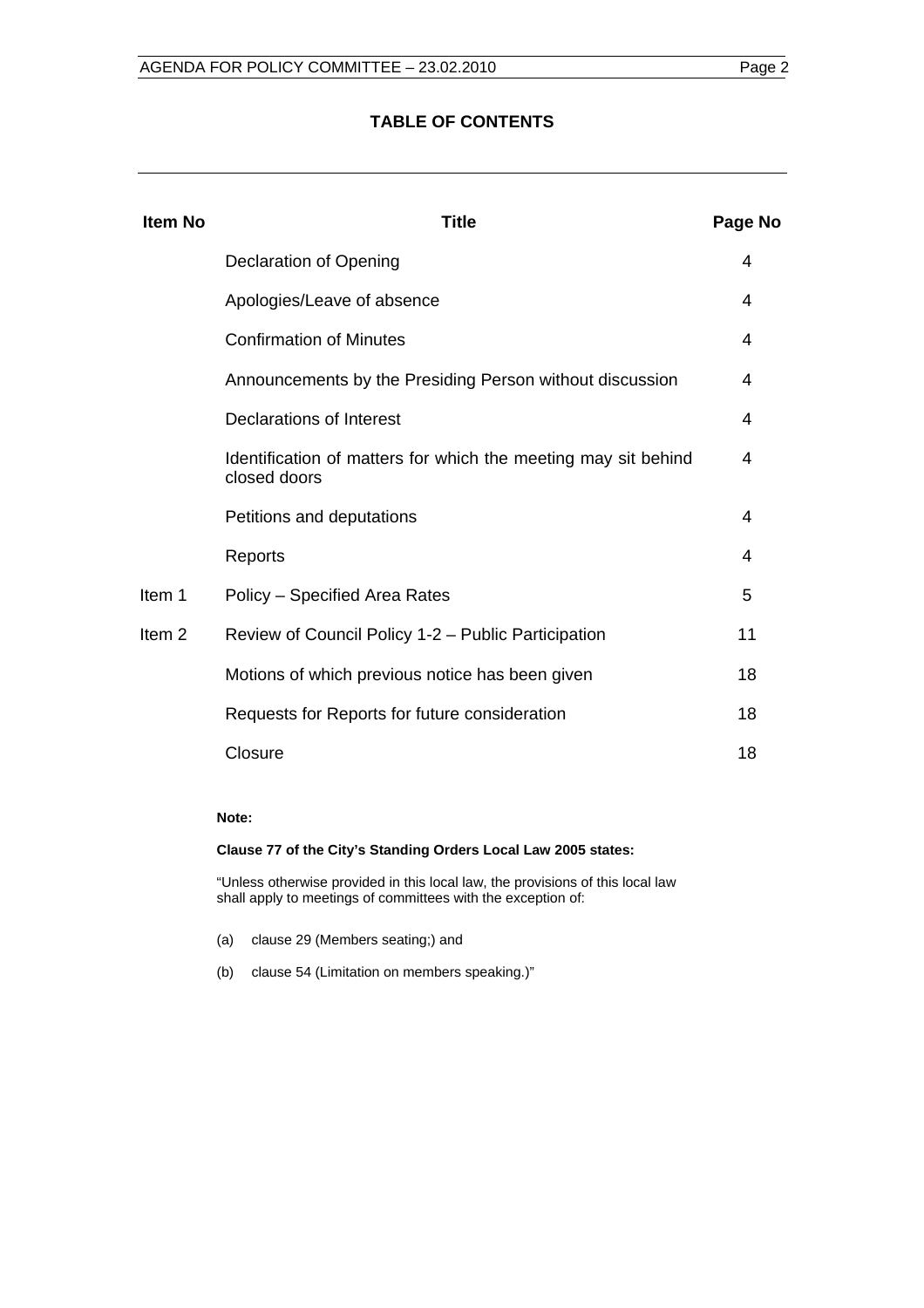# **CITY OF JOONDALUP**

Notice is hereby given that a meeting of the **POLICY COMMITTEE** will be held in Conference Room 2, Joondalup Civic Centre, Boas Avenue, Joondalup on **TUESDAY 23 FEBRUARY 2010** commencing at **7.00 pm** 

GARRY HUNT **Chief Executive Officer Joseph According to the Chief Executive Officer Joseph According to the Chief According to the United States of the Chief According to the United States of the United States of the United States of** 19 February 2010 **Western Australia** 

## **AGENDA**

#### *Committee Members*

Members Deputies

Cr Kerry Hollywood *Presiding Person* Cr Tom McLean Cr John Chester *Deputy Presiding Person* Cr Brian Corr Mayor Troy Pickard Cr Trona Young **Cr Philippa Taylor Cr Liam Gobbert** Cr Geoff Amphlett Cr Christine Hamilton-Prime Cr Mike Norman Cr Fiona Diaz Cr Russ Fishwick

#### *Quorum for meetings (4):*

*The quorum for a meeting is to be at least 50% of the number of offices (whether vacant or not) of member of the committee.* 

#### *Simple Majority:*

*A simple majority vote is to be more than 50% of those members present at the meeting.* 

#### *Absolute Majority (4):*

*An absolute majority vote is to be more than 50% of the number of offices (whether vacant or not) of the committee.* 

#### *Casting vote:*

*In the event that the vote on a motion is tied, the presiding person must cast a second vote.*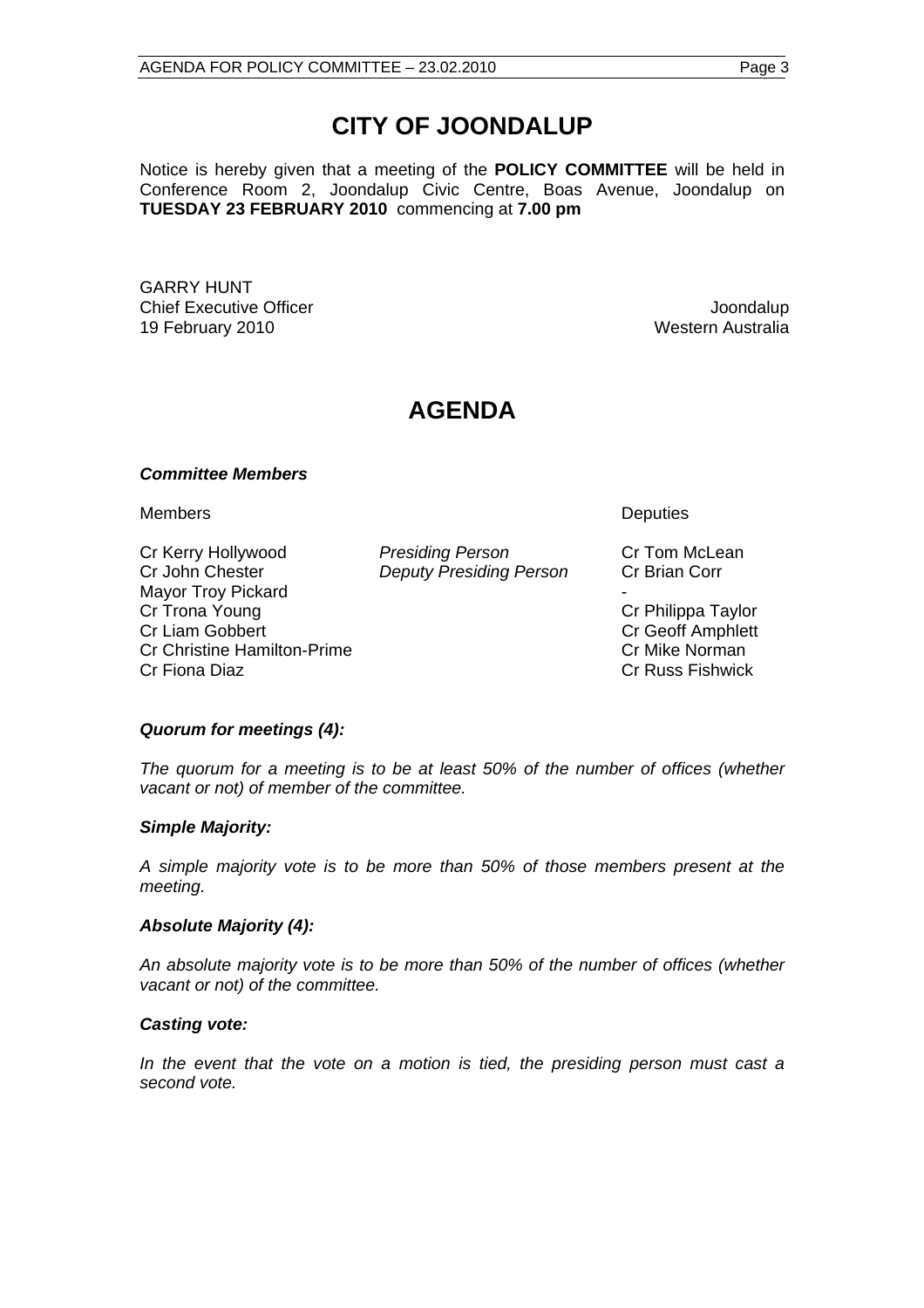#### <span id="page-3-0"></span>**Terms of Reference**

- *(a) To make recommendations to Council on the development and review of strategic (Council) policies to identify the direction of the Council;*
- *(b) To Initiate and formulate strategic (Council) policies;*
- *(c) To devise and oversee the method of development (level and manner of community consultation) for the development of strategic (Council) policies;*
- *(d) To review the Council Policy Governance Framework in order to ensure compliance with provisions of the Local Government Act 1995.*

#### **DECLARATION OF OPENING**

#### **APOLOGIES/LEAVE OF ABSENCE**

#### **CONFIRMATION OF MINUTES**

MINUTES OF THE POLICY COMMITTEE HELD ON 8 DECEMBER 2009

#### **RECOMMENDATION**

**That the minutes of the meeting of the Policy Committee held on 8 December 2009 be confirmed as a true and correct record.** 

**ANNOUNCEMENTS BY THE PRESIDING PERSON WITHOUT DISCUSSION** 

**DECLARATIONS OF INTEREST** 

**IDENTIFICATION OF MATTERS FOR WHICH THE MEETING MAY SIT BEHIND CLOSED DOORS** 

**PETITIONS AND DEPUTATIONS** 

**REPORTS**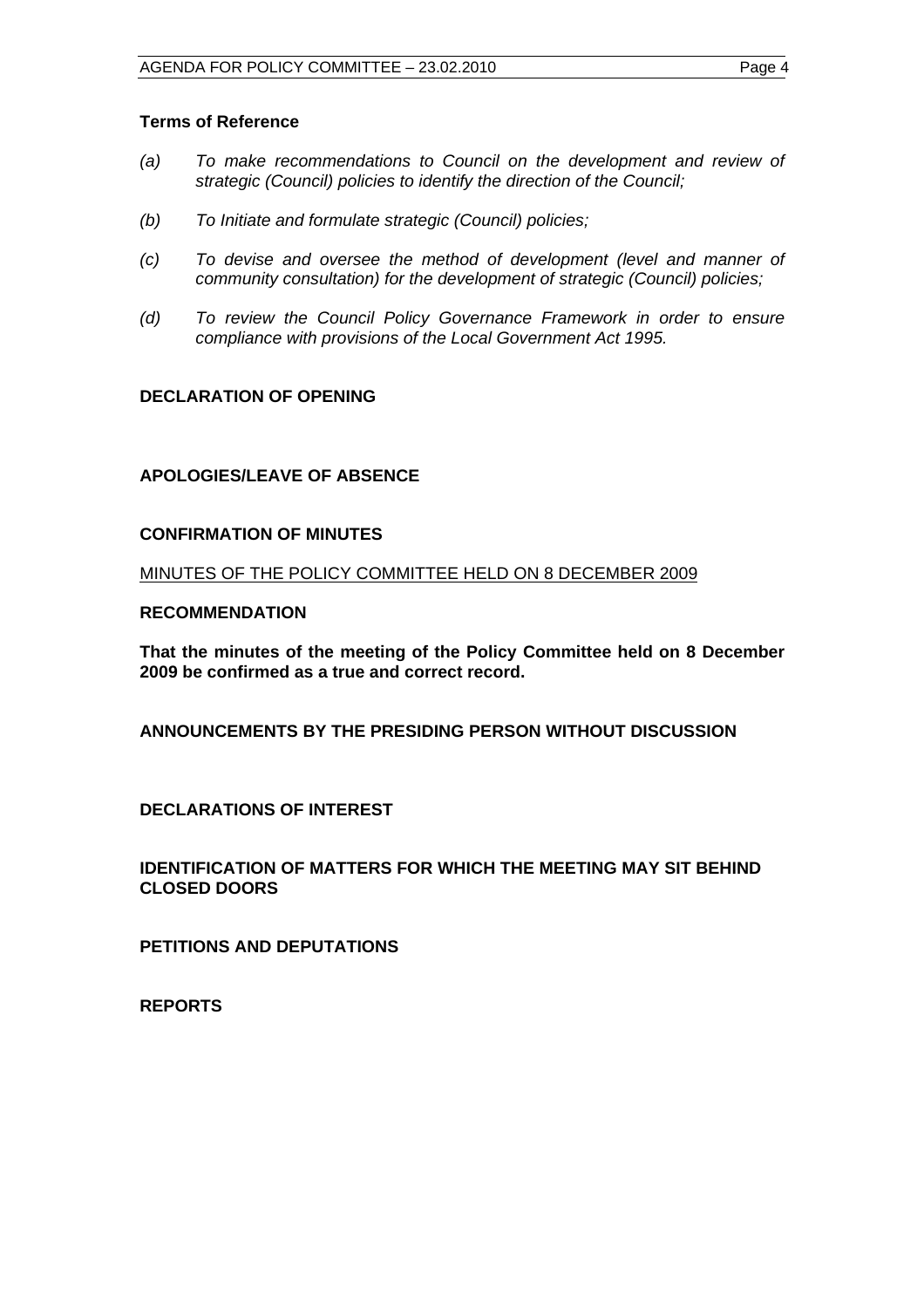## <span id="page-4-0"></span>**ITEM 1 POLICY - SPECIFIED AREA RATES**

**WARD:** All

| <b>RESPONSIBLE</b> | Mr. Mike Tidy             |
|--------------------|---------------------------|
| <b>DIRECTOR:</b>   | <b>Corporate Services</b> |

**FILE NUMBER:** 15974

#### **ALT FILE NUMBER:**

**ATTACHMENTS:** Attachment 1: Policy - Specified Area Rates

#### **PURPOSE**

To consider a policy for Specified Area Rates.

#### **EXECUTIVE SUMMARY**

At its meeting of 21 July 2009, Council adopted a resolution which in part requested that "a Specified Area Rates Policy be developed by the City – a policy that would guide other areas of the City that might wish to pay a specified area rate for additional landscaping services".

\_\_\_\_\_\_\_\_\_\_\_\_\_\_\_\_\_\_\_\_\_\_\_\_\_\_\_\_\_\_\_\_\_\_\_\_\_\_\_\_\_\_\_\_\_\_\_\_\_\_\_\_\_\_\_\_\_\_\_\_\_\_\_\_\_\_\_

A draft policy has been prepared for consideration (refer Attachment 1). The policy has been prepared using the knowledge and experience from the three existing specified area rates that operate within the City.

It is recommended that the Policy Committee RECOMMENDS that Council ADOPTS the Specified Area Rates Policy.

#### **BACKGROUND**

Section 6.37 of the Local Government Act 1995 provides for specified area rates.

- *(1) A local government may impose a specified area rate on rateable land within a portion of its district for the purpose of meeting the cost of the provision by it of a specific work, service or facility if the local government considers that the ratepayers or residents within that area* 
	- *(a) have benefited or will benefit from;*
	- *(b) have access to or will have access to; or*
	- *(c) have contributed or will contribute to the need for,*

*that work, service or facility.* 

Specified area rates are levied in addition to any general rate that applies to a property.

The City currently has three specified area rates. They are levied on properties within a defined area of Iluka, Woodvale and Hillarys. Although all three operate in a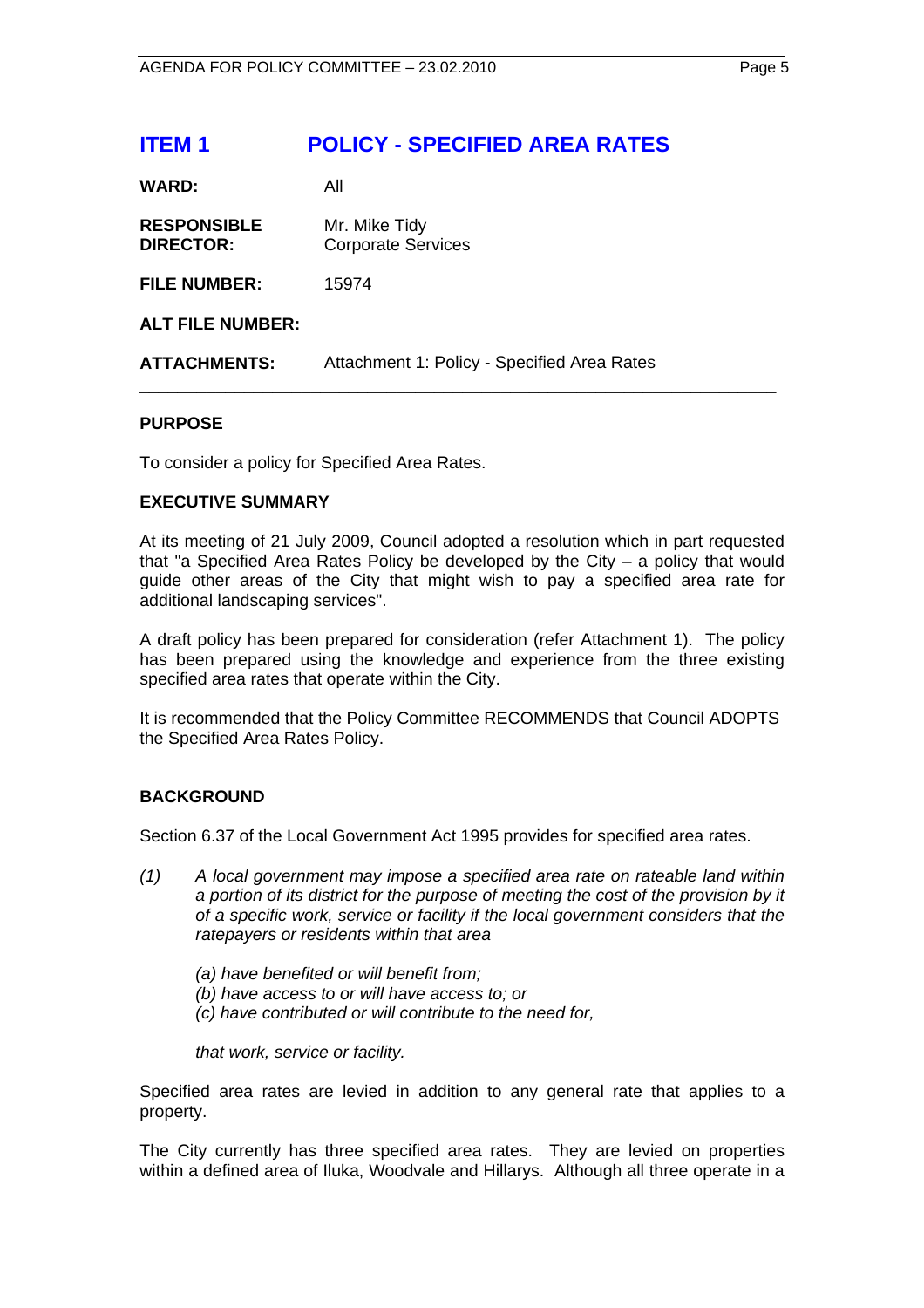slightly different manner they are all essentially for the same purpose being the provision, upkeep and maintenance of a higher level of landscaping services than would otherwise apply to those particular areas. The oldest of the specified areas has had a specified area rate for approximately 10 years.

In essence, the schemes operate by the City each year reaching agreement with a community representative group responsible for each area in regard to a proposed budget for the works that will be done over and above the standard that would normally apply by the City. The value of these additional works is estimated, the rate in the dollar is determined from this calculation and rates are levied as part of the budget adoption and annual rating process.

The proceeds from the specified area rate are accounted for separately from other rate income and each year are matched against the expenditure incurred for providing the additional level of service to those three areas. Each of the three specified areas has a reserve fund and at the end of the financial year if there is any unspent funds from the specified area rate that has been collected, these are transferred to the reserve fund in accordance with the provisions of the Local Government Act 1995. Funds held in the reserve may be spent in a subsequent year but only for the same purpose for which they were originally raised. It is therefore possible that in some years expenditure may exceed the rates raised for the specified area because excess funds from previous years, held in the reserve, are being used.

#### **DETAILS**

#### **Issues and options considered:**

Council's resolution of 21 July 2009, to develop a policy specifically referred to the specified area rates being for additional landscaping services, which is the same purpose that the three existing specified area rates are being used for.

The issues and options considered as part of the policy development were:

#### **1 The circumstances in which the City may consider applying a specified area rate**

There are two potential circumstances. Firstly a developer of a new subdivision may propose that a specified area rate apply to that area. The draft policy addresses this circumstance and stipulates that this must be agreed prior to all proposed landscaping being implemented and that it be conditional on the developer marketing the properties as having a specified area rate so that prospective purchasers are aware.

The second circumstance is where in an existing established subdivision or neighbourhood the community proposes an additional level of service for which they accept that they will pay a specified area rate. It is felt that for the City to consider accepting such an arrangement and to be confident that it was well supported there would need to be a survey of affected property owners with the results showing support by not less than 75% of affected property owners. Also in this case there would need to be an incorporated body representing the property owners of the proposed specified area to facilitate the management arrangements.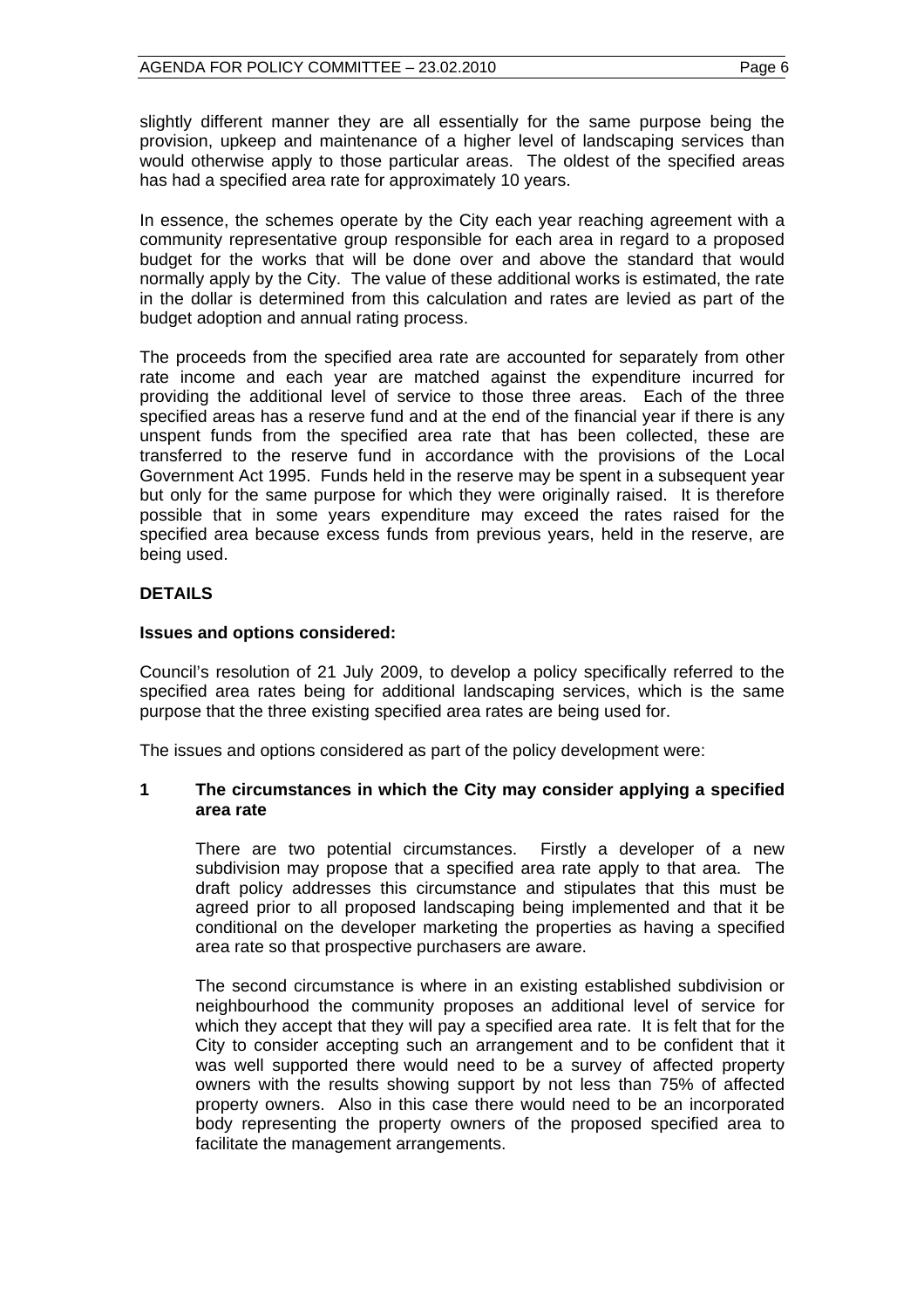Whether it is a new area or an existing established area it is considered that the specified area which is proposed to be rated needs to be a reasonable size to make the proposition viable and clearly defined with discernable geographic boundaries, which may include main streets or natural features. A specified area rate should not be considered for a single street or a very small group of properties. It would need to be flexible to address individual circumstances but the draft policy proposes as a guide that the specified area should not be less than 100 properties. In the current specified areas they range in size from 137 to 1,532 properties. The draft policy also proposes that regardless of whether it is a new or established area, there will be a representative property owners group operating as an incorporated body open to membership by all property owners in the intended specified area.

#### **2 Management arrangements for a specified area rate**

While it is not considered appropriate to address detailed operational issues in a policy it is felt that that the broad management parameters need to be identified. The works or services that are proposed in a specified area will be on property over which the City has responsibility for care, control and management. It is important, therefore, that the City retains the discretion to determine the method for delivery of the work or service.

Specified rates are levied under provisions of the Local Government Act 1995 which set out how they are to be treated so the City must remain at all times the custodian of the funds collected from a specified area rate and administer these accordingly. The draft policy addresses these broad management issues.

#### **3 Termination of a specified area rate arrangement**

Since the first of the current specified area rates came into operation approximately 10 years ago there has been no termination of any specified area rate arrangement. It is reasonable to contemplate however, that at some point in time such an arrangement may need to be terminated.

The Council has the power to impose a specified area rate under the Local Government Act 1995 and therefore a decision to terminate a specified area rate also rests with the Council.

The circumstances in which the Council may consider a termination are considered to fit into four categories:

- (a) If the incorporated body representing property owners ceases to function through loss of incorporation, loss of office bearers or membership or through failure to meet on a regular basis and to agree on the issues related to the services provided under the specified area rates,
- (b) If the City establishes to its satisfaction that the incorporated body representing property owners although continuing to function no longer represents all of the property owners affected by the specified area rate,
- (c) If the incorporated body representing property owners although continuing to function requests the City to cease the arrangement, and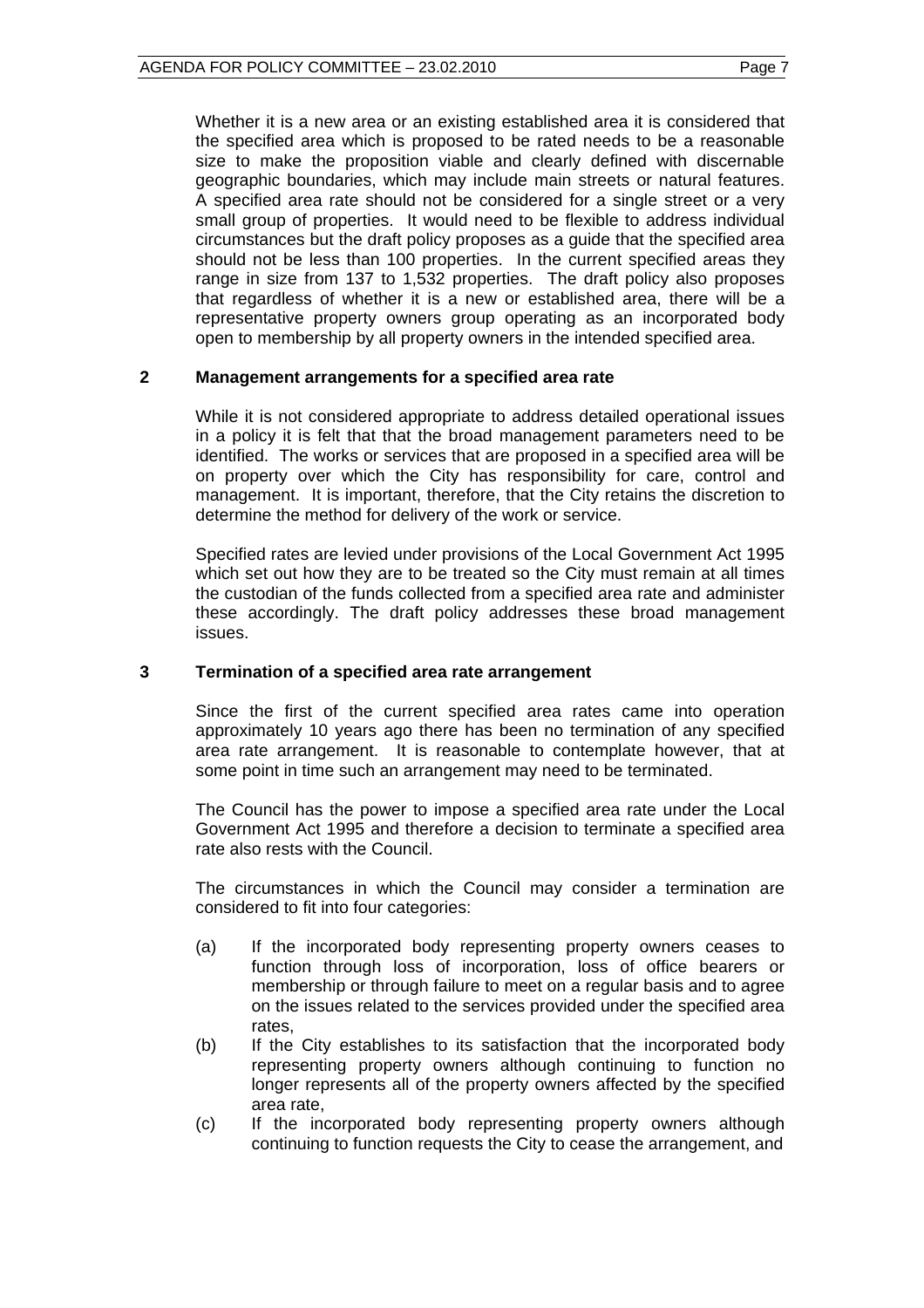(d) If the City considers that it is no longer appropriate, necessary or viable to continue to provide the additional services and to levy the specified area rate.

In the circumstances of a termination of a specified area rate there will need to be arrangements to deal with any surplus funds and to determine the level of service that should be provided in the future.

The draft policy addresses these issues. It sets out the circumstances in which a specified area rate may be terminated as described above. It identifies that any surplus funds will be dealt with in accordance with sections 6.37 and 6.11 of the Local Government Act 1995. It sets out that should a specified area rate arrangement be terminated, the service level provided to that area will revert back to the service level that previously existed and if there was no previous service level (such as in a situation where it was a new subdivision at the start) then it shall be the service level that the City determines at its sole discretion is an appropriate normal level of service for that area.

#### **Legislation / Strategic Plan / Policy Implications:**

Legislation Section 6.37 of the Local Government Act 1995 applies.

#### *6.37. Specified area rates*

- *(1) A local government may impose a specified area rate on rateable land within a portion of its district for the purpose of meeting the cost of the provision by it of a specific work, service or facility if the local government considers that the ratepayers or residents within that area —* 
	- *(a) have benefited or will benefit from;*
	- *(b) have access to or will have access to; or*
	- *(c) have contributed or will contribute to the need for, that work, service or facility.*
- *(2) A local government is required to* 
	- *(a) use the money from a specified area rate for the purpose for which the rate is imposed in the financial year in which the rate is imposed; or*
	- *(b) to place it in a reserve account established under section 6.11 for that purpose.*
- *(3) Where money has been placed in a reserve account under subsection (2)(b), the local government is not*   $to -$ 
	- *(a) change the purpose of the reserve account; or*
	- *(b) use the money in the reserve account for a purpose other than the service for which the specified area rate was imposed,*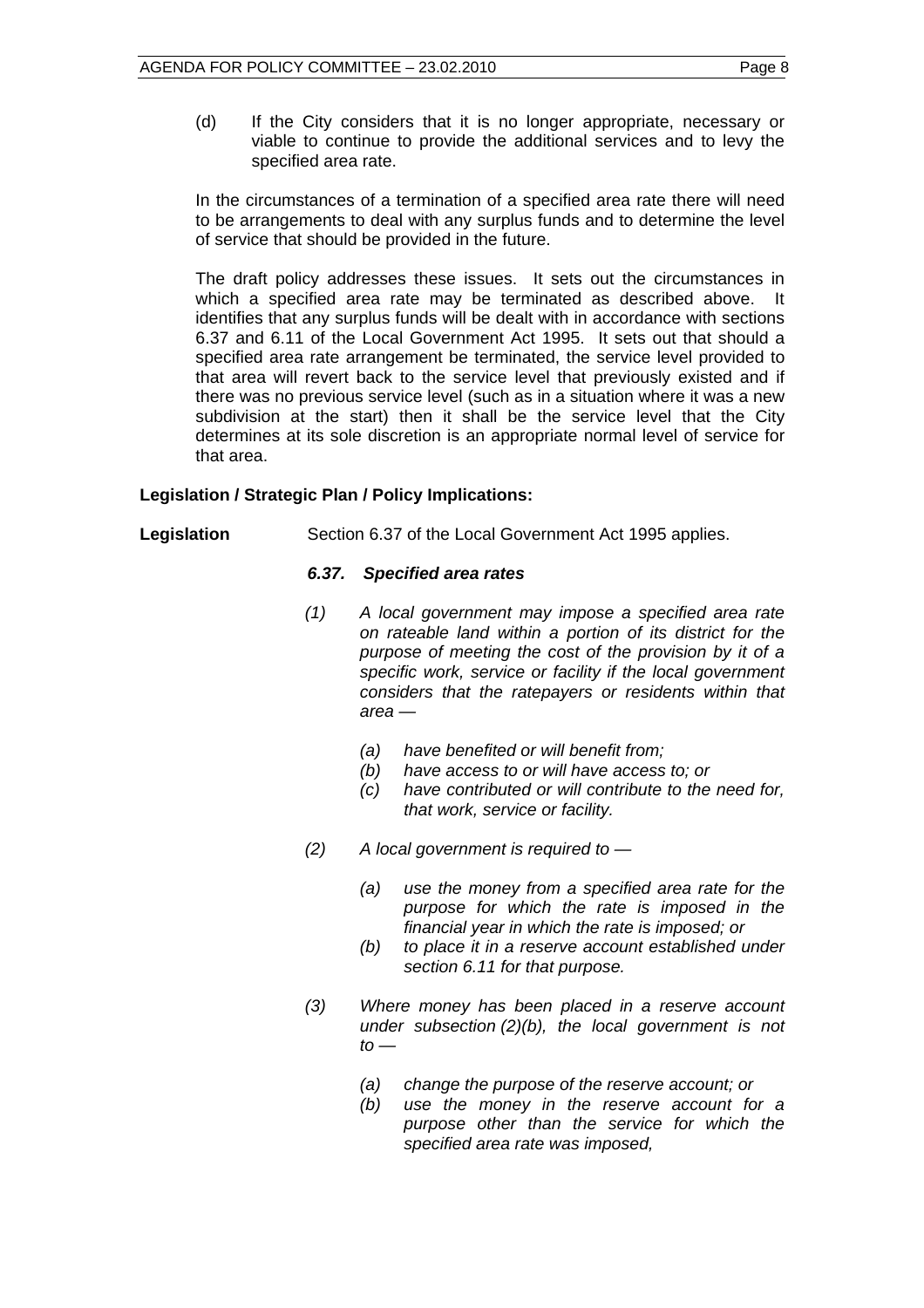*and section 6.11(2), (3) and (4) do not apply to such a reserve account.* 

- *(4) A local government may only use the money raised from a specified area rate —* 
	- *(a) to meet the cost of providing the specific work, service or facility for which the rate was imposed; or*
	- *(b) to repay money borrowed for anything referred to in paragraph (a) and interest on that money.*
- *(5) If a local government receives more money than it requires from a specified area rate on any land or if the money received from the rate is no longer required for the work, service or facility the local government —* 
	- *(a) may, and if so requested by the owner of the land is required to, make a refund to that owner which is proportionate to the contributions received by the local government; or*
	- *(b) is required to allow a credit of an amount proportionate to the contribution received by the local government in relation to the land on which the rate was imposed against future liabilities for rates or service charges in respect of that land.*

#### **Strategic Plan**

| <b>Key Focus Area:</b> | <b>Leadership and Governance</b>         |
|------------------------|------------------------------------------|
| Objective:             | To lead and manage the City effectively. |
| <b>Policy</b>          | No policy currently exists.              |

#### **Risk Management considerations:**

There are few risk managements issues associated with the draft policy, however, there are risks associated with the actual operation of specified area rating arrangements. There are statutory requirements that need to be complied with in terms of how funds collected for a specified area rate are to be managed. There can also be issues associated with determining what the normal level of service is, what the additional level of service is that is to be funded by a specified area rate and ensuring that additional levels of service are maintained.

#### **Financial/Budget Implications:**

If implemented, specified area rates raise the required income to do the works that are intended to be undertaken in a specified area.

#### **Regional Significance:**

Not applicable.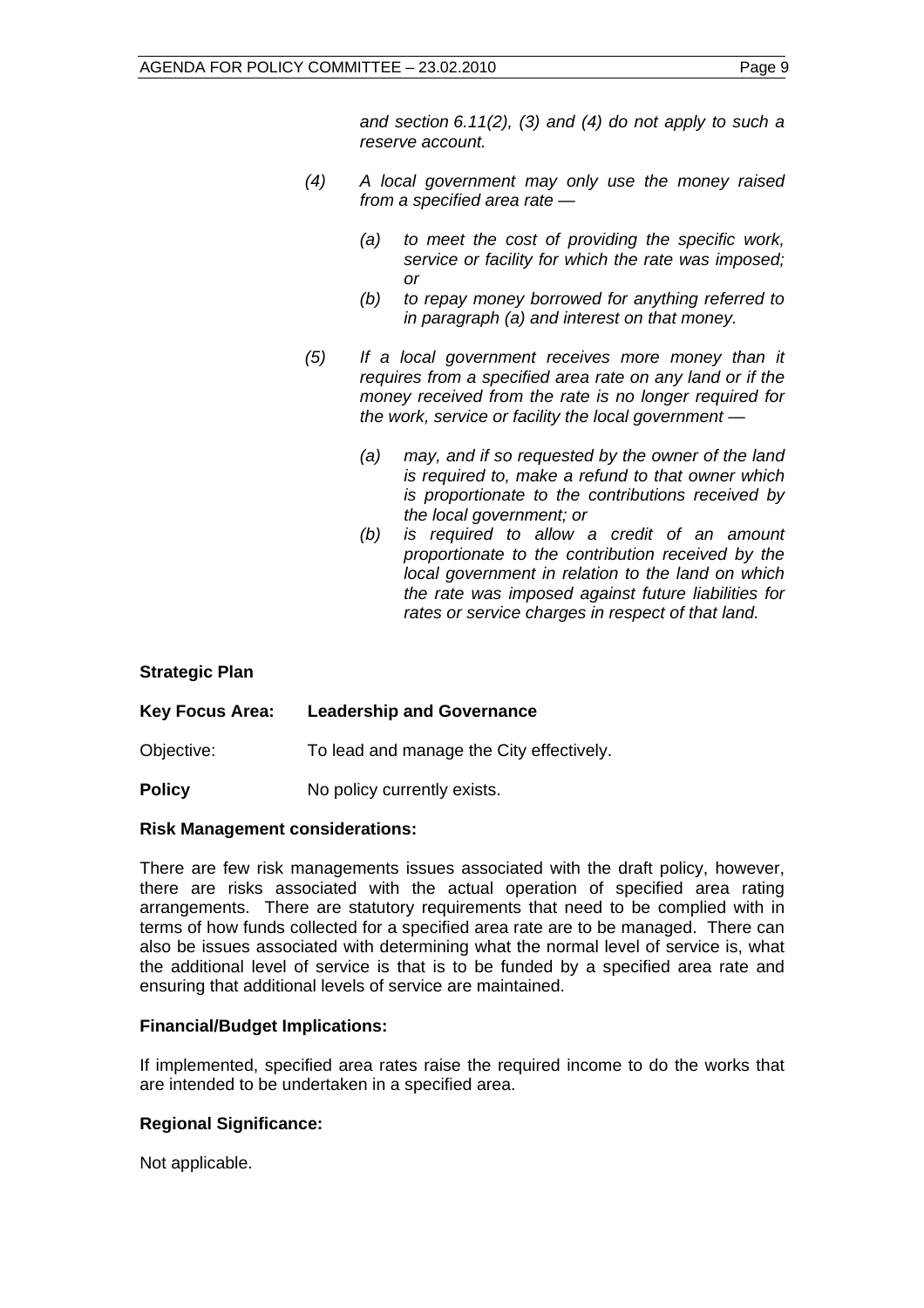#### **Sustainability implications:**

#### **Environmental**

There may well be some implications from an environmental point of view if it is suggested by the local residents that the additional landscaping services expected with the specified area are contrary to City or Council policies, goals and objectives in regards to environmental sustainability, eg water consumption.

#### **Social**

Not applicable.

#### **Economic**

A specified area rate is economically viable provided the rate continues to be raised to match the additional expenditure incurred for a higher level of service provided to the specified area.

#### **Consultation:**

Consultation was undertaken with officers who have involvement and responsibility for the operation and management of the existing specified area rate arrangements to develop the draft. It is recommended that the draft policy be referred to the Policy Committee for comment and consideration.

#### **COMMENT**

It is felt that the policy addresses the key issues that need to be covered in regards to the City considering a proposal for a specified area rate, the ongoing management of the specified area rate and how a specified area rate arrangement may be terminated.

#### **VOTING REQUIREMENTS**

Simple majority.

#### **RECOMMENDATION**

**That the Policy Committee RECOMMENDS that Council ADOPTS Council Policy - Specified Area Rates, forming Attachment 1 to this Report.** 

*Appendix 1 refers* 

*To access this attachment on electronic document, click here:* 

*<ATTACH1GRN100223.PDF>*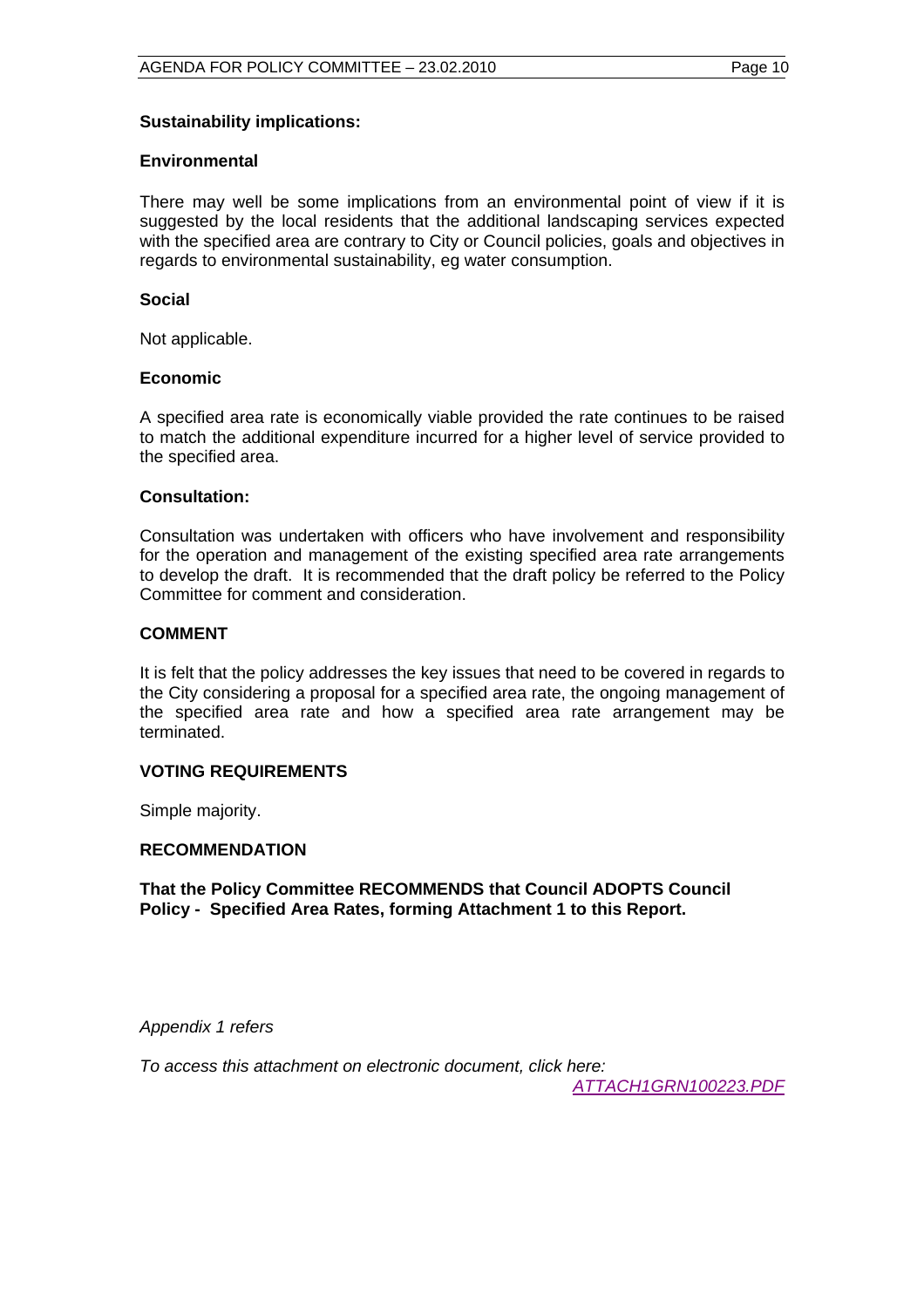## <span id="page-10-0"></span>**ITEM 2 REVIEW OF COUNCIL POLICY 1.2: PUBLIC PARTICIPATION**

| <b>WARD:</b>                           | All                                        |                                                                               |  |
|----------------------------------------|--------------------------------------------|-------------------------------------------------------------------------------|--|
| <b>RESPONSIBLE</b><br><b>DIRECTOR:</b> | Mr. Jamie Parry<br>Governance and Strategy |                                                                               |  |
| <b>FILE NUMBER:</b>                    | 75521                                      |                                                                               |  |
| <b>ALT FILE NUMBER:</b>                |                                            |                                                                               |  |
| <b>ATTACHMENTS:</b>                    | Attachment 1                               | 1 - Draft<br>Option<br>Community<br><b>Consultation and Engagement Policy</b> |  |
|                                        | Attachment 2                               | Option 3 - Public Participation Policy 1.2                                    |  |

### **PURPOSE/ EXECUTIVE SUMMARY**

To present information pertaining to a review of Policy 1-2 - Public Participation.

#### **BACKGROUND**

At the meeting of Council on 15 December 2008, a request was received for a report to the Policy Committee on a review of the Public Participation Policy 1.2. The review included consideration of the Public Participation Strategy which was written to support the Policy in 2005 and later amended in 2006. The Strategy supported implementation of the Policy by providing guidance on:

- The identification of issues requiring public participation;
- The inclusion in the annual budget process of funding for public participation activities;
- Increasing staff awareness and skills in public participation techniques;
- How all sectors and groups within the community can have the opportunity to participate in the City's activities; and
- A community education program relating to public participation in the City's affairs.

A report was presented to the Policy Committee at its meeting of 9 September 2009 that took into account the practical experience acquired from designing and carrying out consultation processes, the current literature on community engagement and consultation and a desktop review of policy documents of other local governments that had been redrafted or written in the last 12 months.

On receiving the report, the Policy Committee requested a further report concerning a future Community Consultation and Engagement Policy.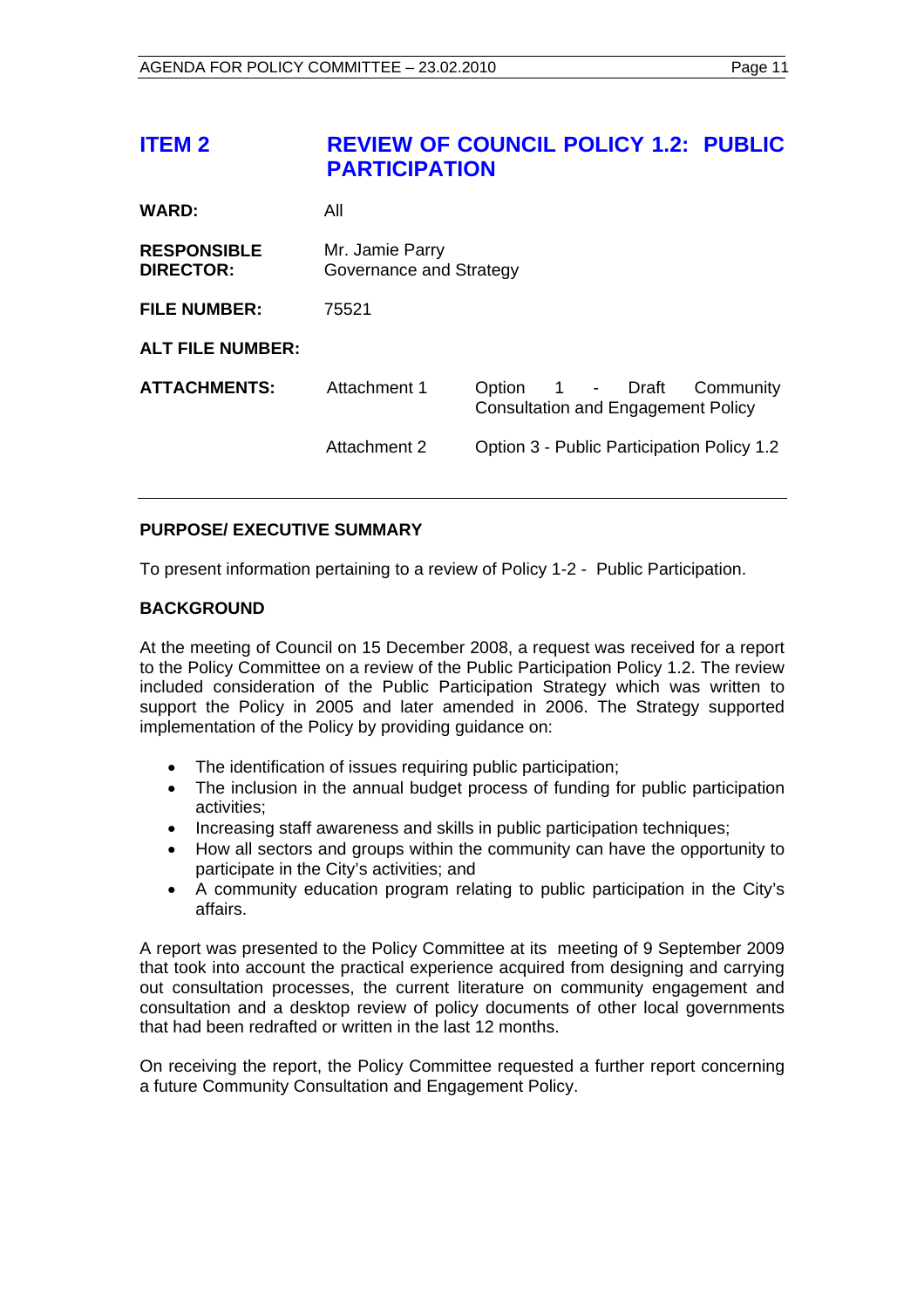#### **DETAILS**

It is proposed that the City's Public Participation Policy 1.2 and its supporting Strategy are replaced with a Community Consultation and Engagement Policy. The proposed Policy is divided into two parts. The first part identifies what the City will do when engaging with the community on matters associated with local governance and the second part identifies how the community will be actively encouraged to take up opportunities to participate. In this way, the proposed Policy incorporates aspects of the Public Participation Strategy that have been shown to be effective in practice and are most strongly supported by contemporary literature. The Strategy, which has previously been an internal document, will no longer be required given that the major elements have been incorporated into the proposed Community Consultation and Engagement Policy.

The following table concerns the first part of the proposed Policy and identifies statements that have been included in the document and the benefits of doing so.

| <b>Statement</b>                                                                                                                                                 | <b>Benefits</b>                                                                                                                                              |  |  |  |
|------------------------------------------------------------------------------------------------------------------------------------------------------------------|--------------------------------------------------------------------------------------------------------------------------------------------------------------|--|--|--|
| and<br>scope<br>of<br>each<br>The<br>purpose<br>consultation<br>exercise<br>is<br>clear<br>and<br>unambiguous.<br><b>Timeframes</b><br>of<br>consultation<br>any |                                                                                                                                                              |  |  |  |
| undertaken, including the opening and<br>closing dates, are stated.                                                                                              |                                                                                                                                                              |  |  |  |
| Non negotiable aspects of a consultation<br>are stated.                                                                                                          | Identifies issue/Sets agenda.<br>Identifies "out of scope" matters<br>$\bullet$<br>up front.<br>Provides for the articulation of a                           |  |  |  |
| The target audience for a consultation<br>exercise is stated.                                                                                                    | representative sample.<br>Explains how information will be<br>$\bullet$<br>sought from the public and what it                                                |  |  |  |
| The extent to which the outcome of a<br>consultation will influence a Council<br>decision is identified.                                                         | will be used for.<br><b>Sets</b><br>standard<br>for<br>the<br><sub>a</sub><br>$\bullet$<br>information to be provided to the<br>public.                      |  |  |  |
| consultation<br>methods<br>The<br>be<br>to<br>employed for each consultation exercise<br>are stated.                                                             |                                                                                                                                                              |  |  |  |
| unbiased<br>adequate<br>and<br>Accurate,<br>information is provided for the public to<br>give informed opinions.                                                 |                                                                                                                                                              |  |  |  |
| Adequate time and<br>resources<br>are<br>provided for consultation processes to<br>take place.                                                                   | Identifies level of resources needed for<br>$\bullet$<br>consultation – indicative of commitment.                                                            |  |  |  |
| Analysis of the feedback<br>from<br>a<br>consultation process will be published on<br>the City's website.                                                        | Public education/information. Could<br>$\bullet$<br>be<br>linked to an opportunity for the public to<br>evaluate the extent to which they were<br>'engaged.' |  |  |  |
| Where applicable, statutory legislative<br>requirements for community consultation<br>are satisfied.                                                             | Indicates<br>level<br>requirements<br>$\bullet$<br>base<br>for<br>consultation.                                                                              |  |  |  |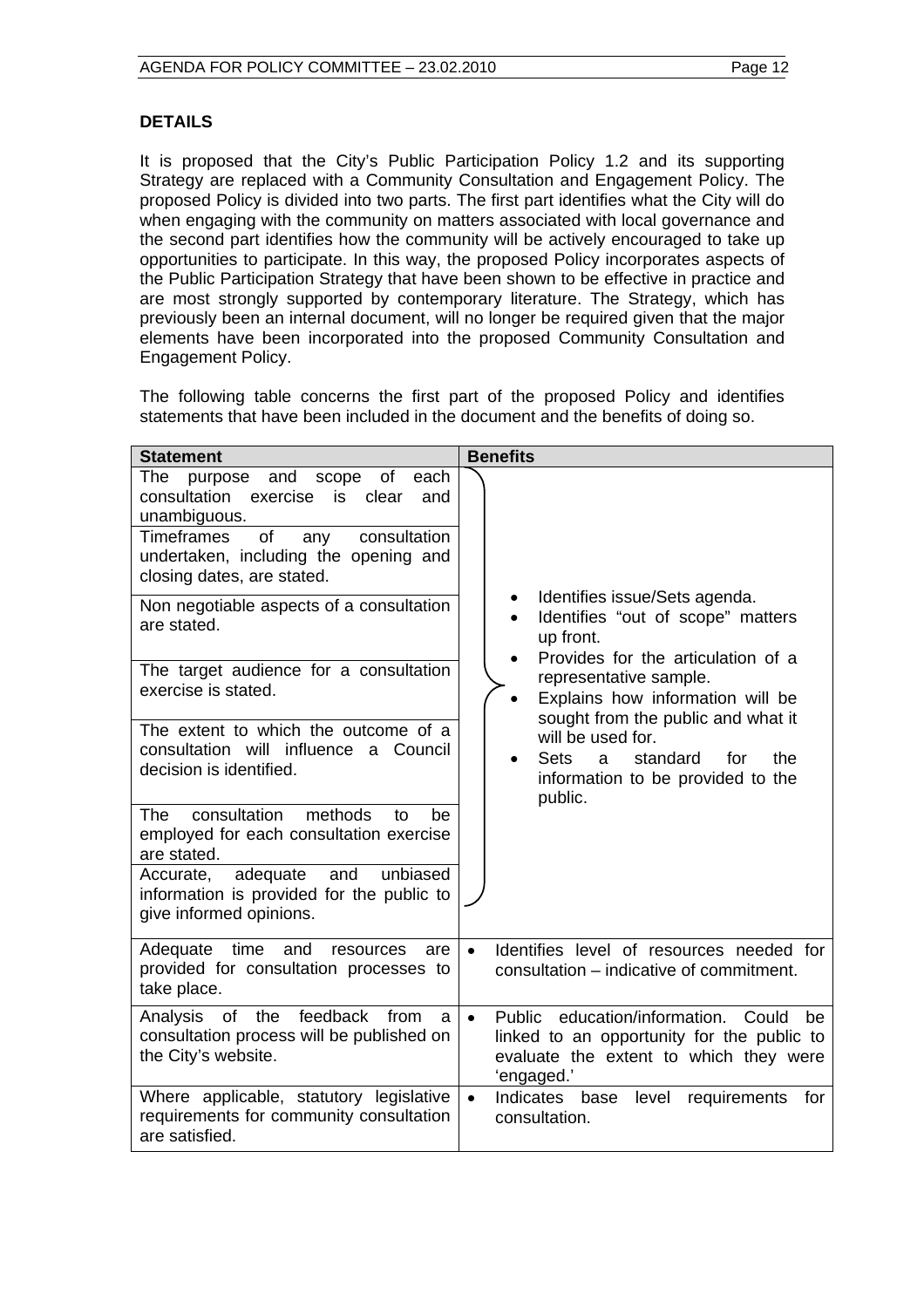| Circumstances where wide consultation   •<br>is not possible:                               | <b>Identifies</b><br>consultative processes. | practical | limitations | Οl |
|---------------------------------------------------------------------------------------------|----------------------------------------------|-----------|-------------|----|
| Emergencies<br>matters<br>$\sim$ $-$<br>concerning public safety etc.<br>Legal constraints. |                                              |           |             |    |

The second part of the proposed Policy focusses on the continuing need for community education for participation and refers to the provision of opportunities for 'active citizenship' in the City of Joondalup.

Retention of community education as a component of a new Community Consultation and Engagement Policy reflects review findings that community interest and involvement in policies, plans and service delivery continues to be challenging. There is the risk that low rates of participation may serve to invalidate the outcomes of a consultative process from a community perspective and increase public distrust and disaffection. Effective community education on opportunities to become 'active citizens' will serve as a vehicle for building trust with the community at the same time as empowering them to get involved.

Practical implementation of both parts of the proposed Policy will be guided by operational protocols on:

- how representativeness is to be sought on specific issues;
- participant identification;
- what methods of community engagement could be used by the City;
- when (time of year/suitable dates and times) and where community engagement could take place; and lastly,
- how 'active citizenship' will be promoted through community education.

#### **How representativeness will be sought**

The proposed Policy identifies that a target audience will be identified for any consultation process and that this '*may involve random selection of participants*.' A protocol will outline how this may be done dependent on whether the consultation is to be exploratory and therefore 'open-ended' or whether it is to identify levels of community support for options that have already been identified.

Exploratory consultations are those in which the community is invited to contribute in ways that allow for the capture of their attitudes, values and beliefs on matters such as the development or review of a strategy, policy, plan or service. To encourage participation that encompasses the broader community, random selection of a representative sample of City residents are invited to become involved. Selection may be at the level of a geographic area or across the whole of the City. Opportunities to participate may also be advertised widely and through a range of communication channels. Exploratory consultations are those in which any individual or group with an interest in the matter may participate.

Consultation on identified options occurs when Council has already given 'in principle' support for a course of action as set out in a plan, policy, strategy or service but wishes to determine levels of community support before going further. In these circumstances, representation is a critical factor because the information sought must be aggregated to provide a result, usually in the form of a percentage response, to identify preferred options. As previously, selection may be at the level of a geographic area or across the whole of the City but the sample selected must be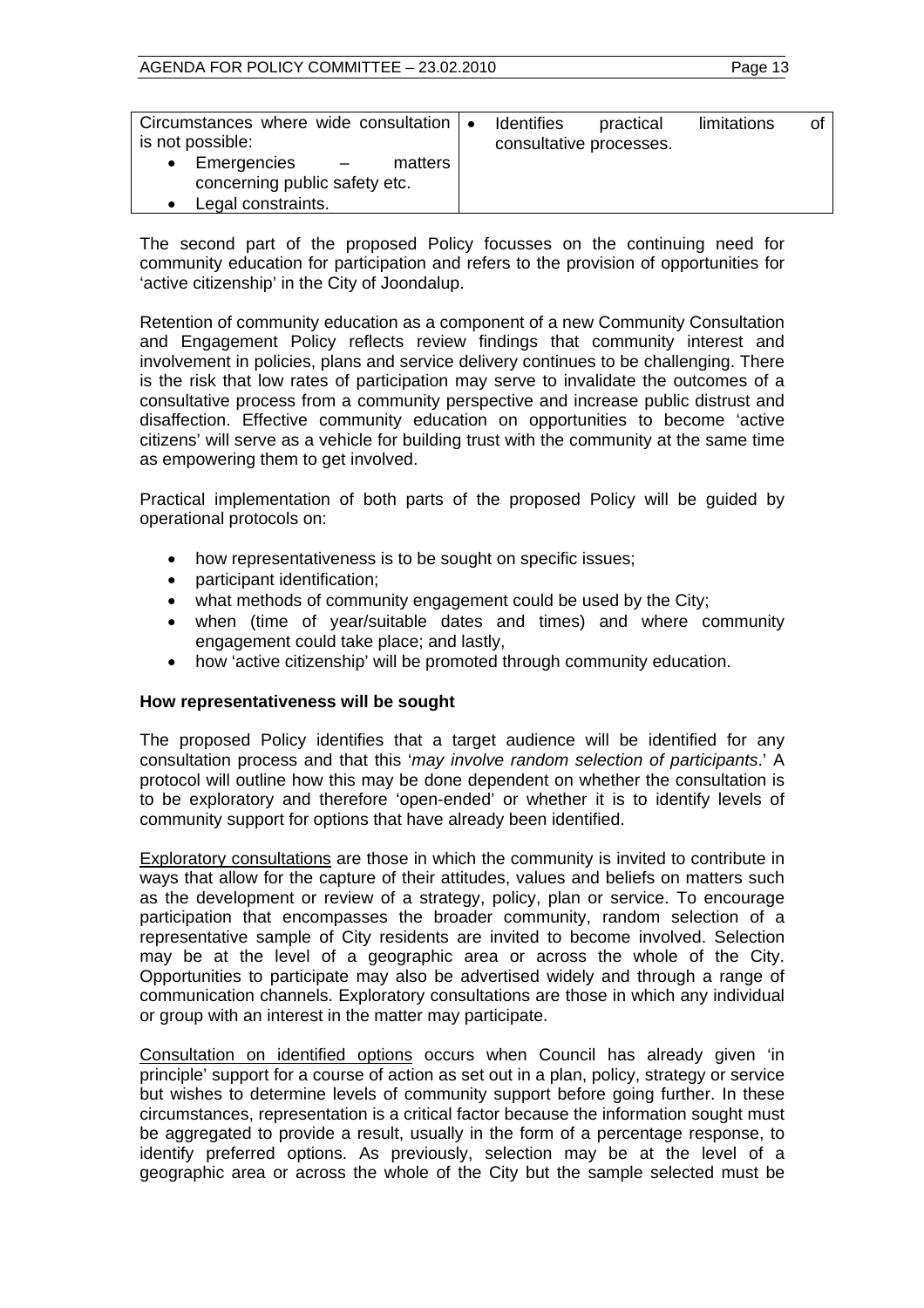representative of the population for the discrete geographic area or the whole of the City.

#### **Participant Identification**

This is dependent on whether a consultation is exploratory or concerns predetermined options. During exploratory consultations where matters are in the developmental stage, participants may remain anonymous (other than having provided basic demographic information). During consultations to identify levels of community support for a particular option, being able to identify participants is important for the purposes of validation.

#### **Methods of Engagement**

In general, exploratory matters may be addressed using on or off-line community forums, focus groups and even surveys (using only open-ended questions) as they provide opportunities for people to learn about the topic and to express their values, attitudes and beliefs on the matter.

In circumstances where community input is limited to deciding amongst the available options, on or off-line surveys using closed questions are the most appropriate method for determining levels of community support.

#### **When and where for consultation?**

At the last meeting of the Policy Committee it was felt that consultations ought not to be conducted over the Summer period (being after the final ordinary meeting of Council in December to the first ordinary meeting of Council February of the following year). Two exceptions should be noted:

- On some occasions consultation during the Summer may be entirely appropriate and justifiable and approval for any consultation to be held is to be determined by Council;
- Compliance with statutory requirements concerning advertising for planning or approvals matters may make it necessary to advertise consultations during the Summer period. Approval for any consultation is to be determined by the CEO.

#### **Off or online?**

Exploratory types of consultation using workshops, community forums or reference groups have traditionally been held at City venues and usually during the evening to cater for work commitments. Whilst events of this nature cannot be said to be representative of the interests of the community as a whole, they do provide opportunities for identifying issues, concerns and potential solutions on a broad range of matters

With the advent of social media, people can now become aware of and actively contribute to consultative processes via the internet. To date the City has used online surveys on a number of occasions and is currently researching capacity for exploratory types of online consultation such as moderated online forums or blogs.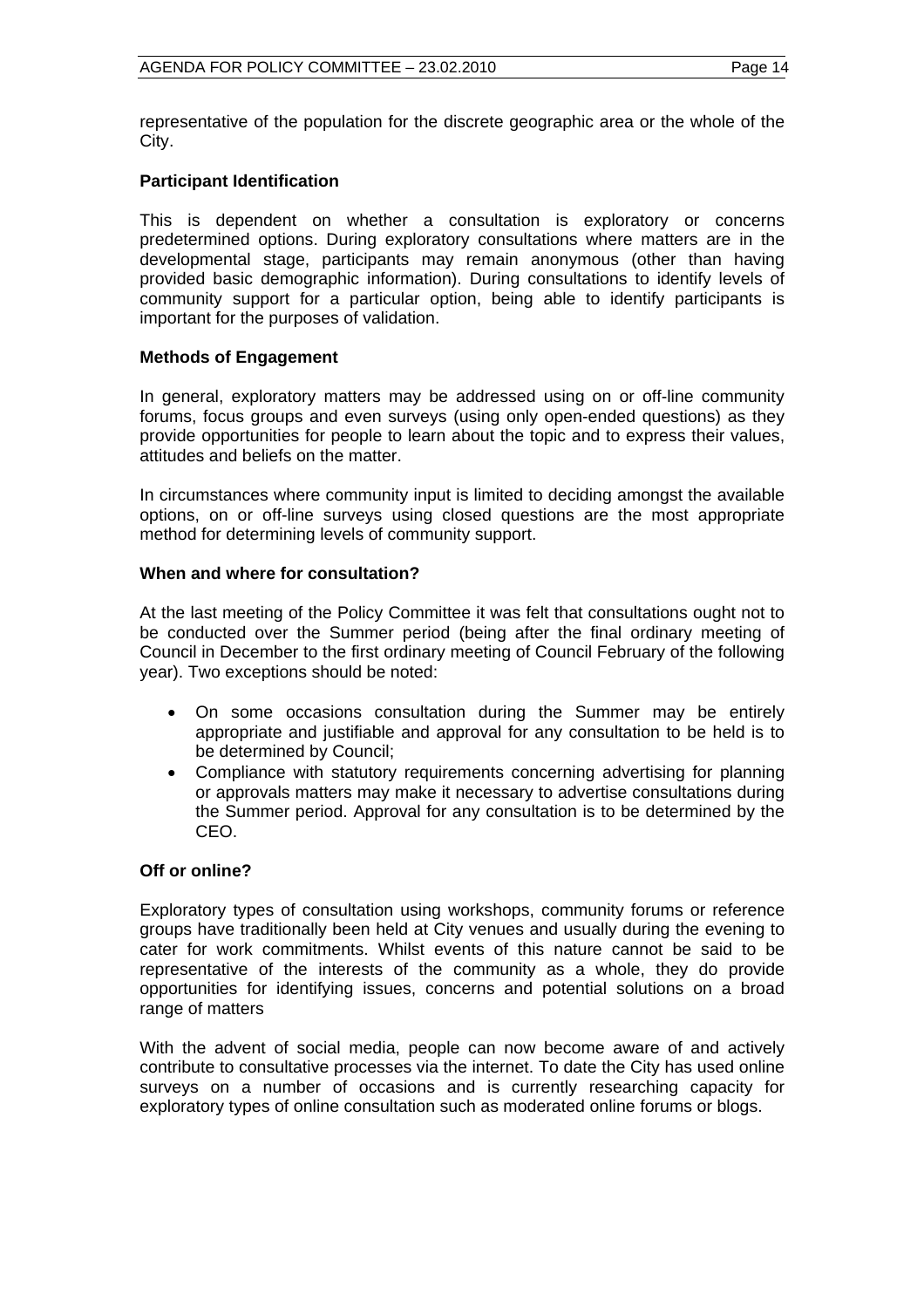#### **Promotion of Active Citizenship**

As noted in the previous report, community education for active citizenship would primarily be targeted toward 'new citizens' in the City and include:

- The obligations of citizenship
- The role of the City in local governance
- Why community participation in local governance is important
- The differences between consultation (option preference) and engagement (exploration of the issues)
- Typical opportunities to participate
- How opportunities to participate will be communicated and managed on and offline
- How the community will be able to evaluate the City's performance in managing a participative process

#### **Issues and options considered:**

The Policy Committee may:

- Option One: Approve the draft Community Consultation and Engagement Policy for referral to Council for consideration as a replacement for Council Policy 1.2 Public Participation. The draft policy is shown as Attachment 1 to this report.
- Option Two: Amend the draft Community Consultation and Engagement Policy prior to referral to Council
- Option Three: Retain Council Policy 1.2 Public Participation (and the present version of the Public Participation Strategy) with an amendment to reflect the fact that a Public Participation Strategy has been in place since 2005. The amended Policy is shown as Attachment 2 to this report.

Option One is recommended as it contains clear statements on what the City will do when seeking to engage with the community and incorporates the most salient aspects of the current Public Participation Strategy.

#### **Legislation/Strategic Plan/Policy Implications**

**Legislation** Section 1.3 (2) (b) and (c) of the Local Government Act (1995). Refers to greater community participation in the decisions and affairs of local governments; greater accountability of local governments to their communities

#### **Strategic Plan**

| Key Focus Area: | Leadership and Governance                |
|-----------------|------------------------------------------|
| Objective:      | To engage proactively with the community |

**Policy** 1.2 Public Participation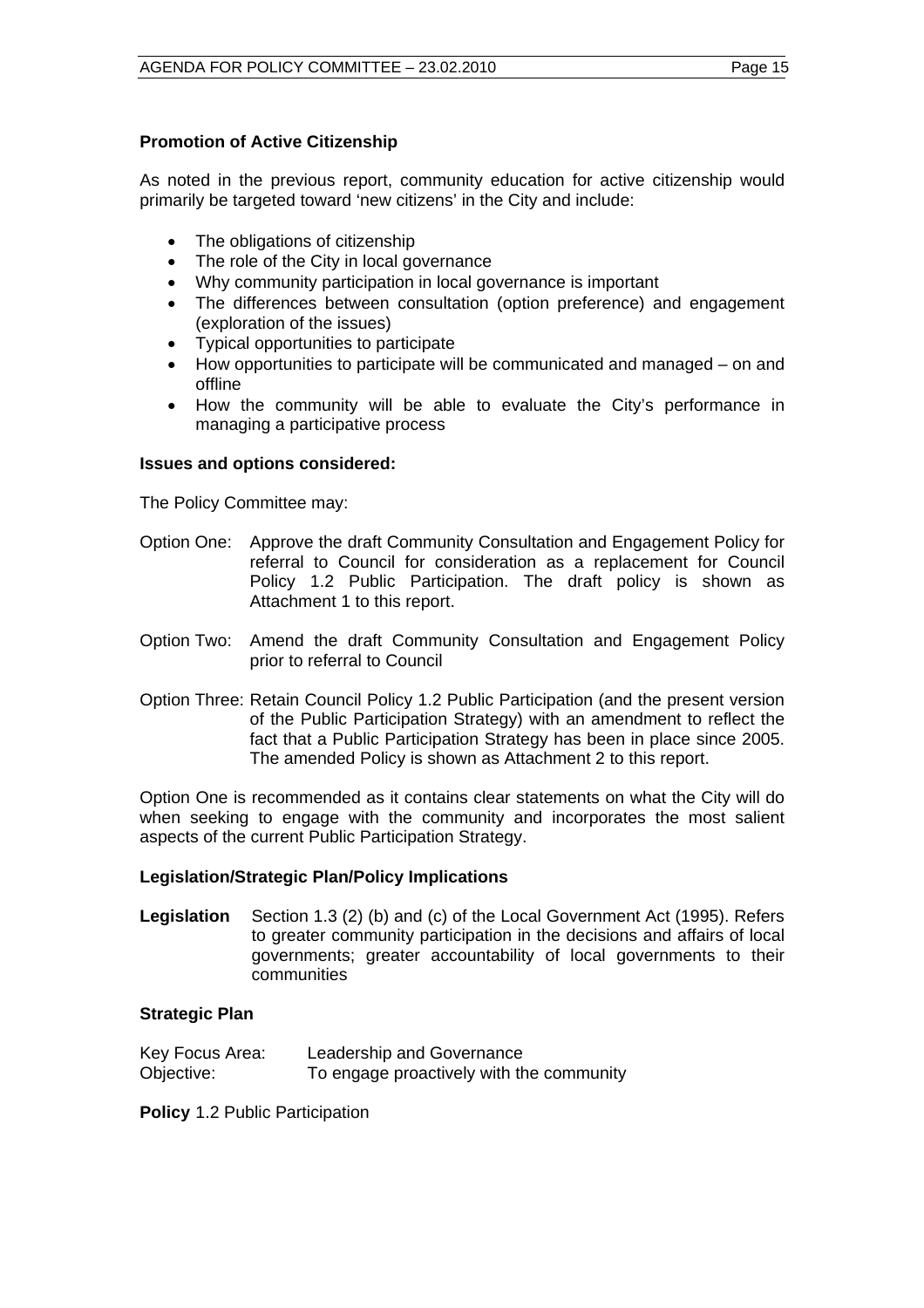#### **Risk Management considerations:**

There is a risk associated with Council making decisions on the conduct of community consultation and engagement processes without a clear idea of developments in best practice on the national and international level.

#### **Financial/Budget Implications:**

There are financial implications associated with community consultation and engagement and these are considered during the annual budget process.

#### **Regional Significance:**

Not applicable

#### **Sustainability implications:**

Sustainable development is dependent on the practices associated with 'good governance' such as openness and transparency and the active involvement of citizens in decision-making. The literature on sustainable development indicates that by involving citizens in decisions likely to have an impact on them, then providing opportunities for information (learning) and deliberation, the outcome of a participative process is more likely to be accepted and also sustainable in the long term.

The City is faced with making decisions that will affect most citizens in one way or another, whether it be financially, environmentally or socially, at the level of a single street or across all 22 suburbs which make up the City of Joondalup. To ensure that those decisions are made with a '*clear understanding of the wishes of its community*' (Strategic Plan 2008 – 2011) and therefore sustainable, greater efforts are necessary to increase levels of community consultation and engagement through targeting and direct invitations to those most affected by a matter and at the same time, providing community education on 'active citizenship' in the interests of acting for 'the public good.'

#### **Consultation:**

Not applicable

#### **COMMENT**

Community consultation and engagement processes are evolving exponentially as tools of governance on the national and international stage. In the process of carrying out the review of the Public Participation Policy 1.2 and Public Participation Strategy it was found that many local governments had revised their policies and practices within the last 12 months.

The proposed draft Community Consultation and Engagement Policy has been informed by professional and academic literature, the practice of other local governments and the practical experience gained from implementing the current Policy and Strategy.

#### **VOTING REQUIREMENTS**

Simple Majority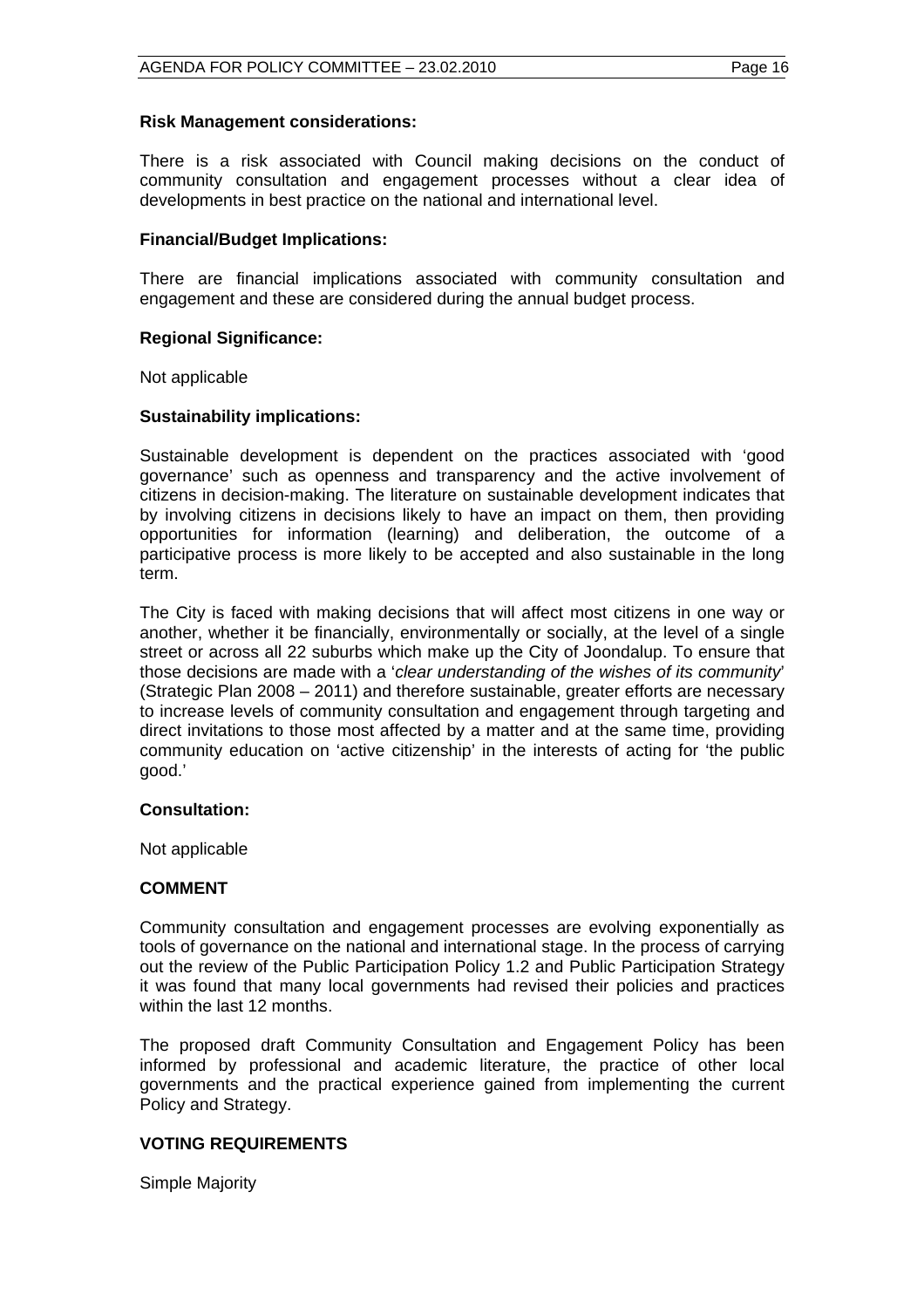#### **RECOMMENDATION**

**That the Policy Committee RECOMMENDS that Council:** 

- **1 DELETES Council Policy 1.2 Public Participate;**
- **2 ADOPTS Council Policy Community Consultation and Engagement forming Attachment 1 to this Report.**

*Appendix 2 refers* 

*To access this attachment on electronic document, click here:* 

 *<ATTACH2GRN100223.PDF>*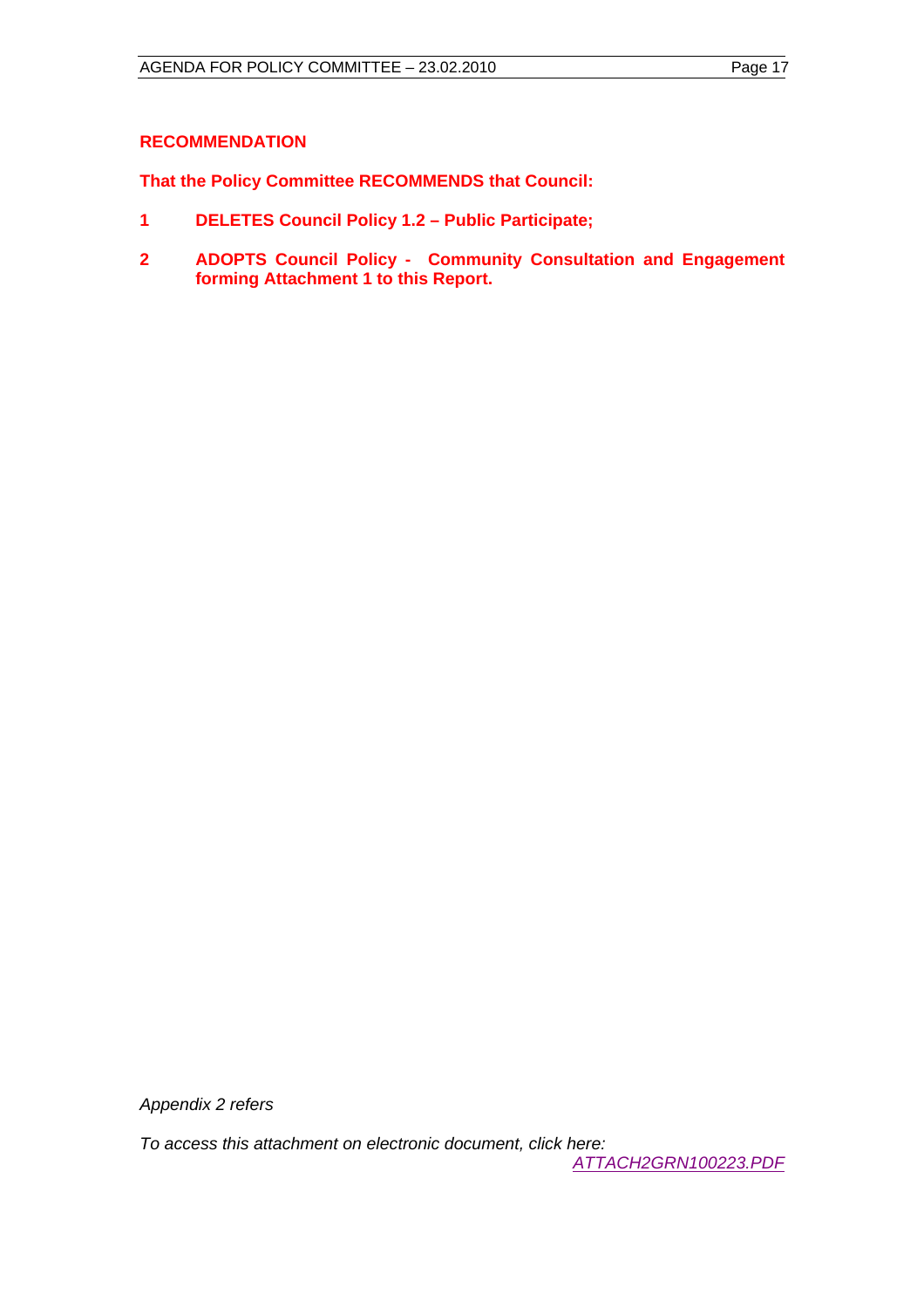## <span id="page-17-0"></span>**MOTIONS OF WHICH PREVIOUS NOTICE HAS BEEN GIVEN**

## **REQUESTS FOR REPORTS FOR FUTURE CONSIDERATION**

**CLOSURE**